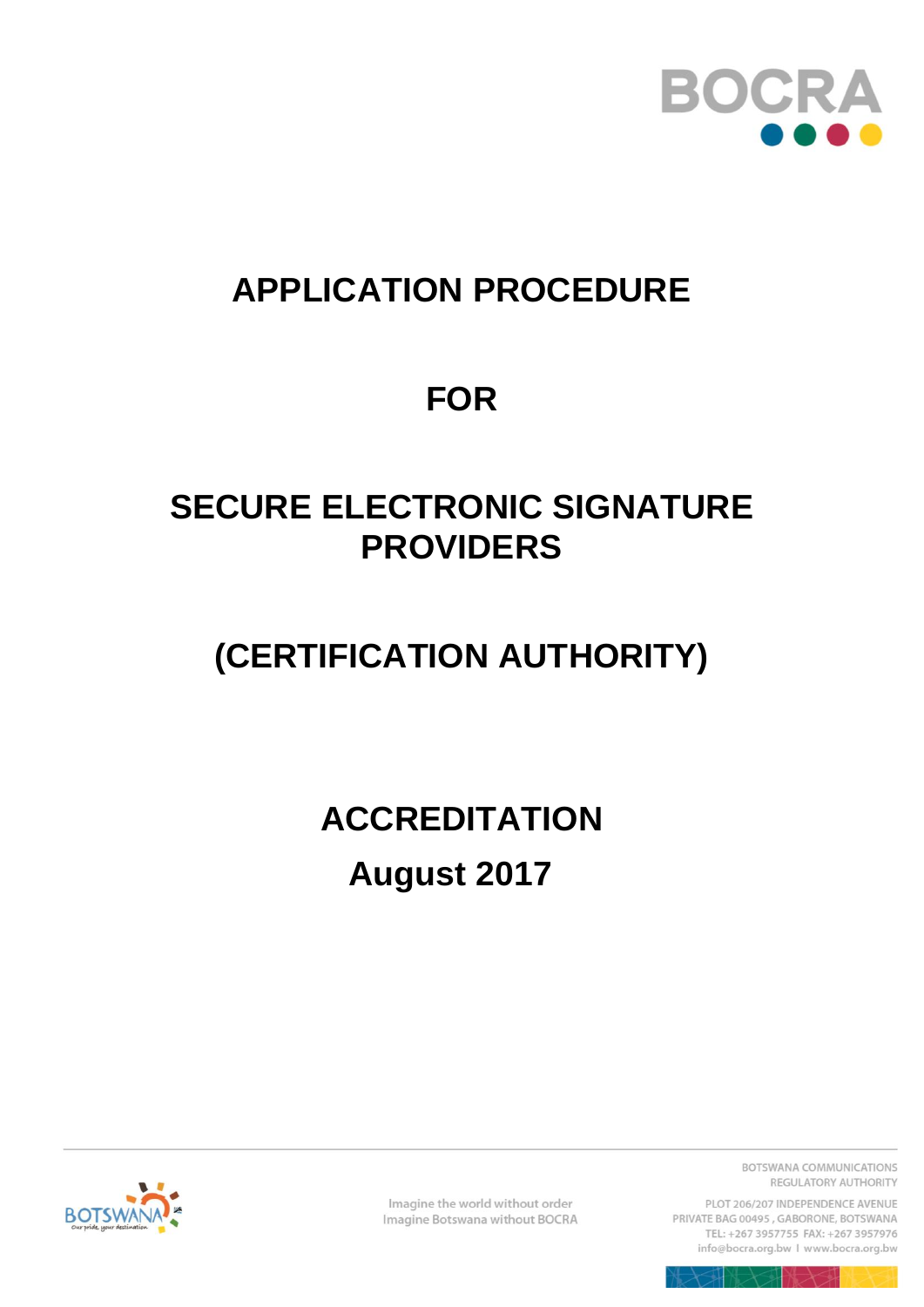#### **INTRODUCTION**

The document outlines the process to apply for accreditation with the Botswana Communications Regulatory Authority (BOCRA) as an Accredited Certification Authority (Secure Electronic Signature Provider). A Certification Authority (CA) is a Secure Electronic Signature Provider accredited in accordance with section 25 of the Electronic Communications and Transactions Act, 2014.

BOCRA as the Accreditation Authority has adopted an Accreditation Framework depicted by Figure 1: "Certification Authority Accreditation frame work in Botswana". The applicant will submit the following to the offices of BOCRA by hand delivery:

- a completed application form,
- audit report carried out in accordance with the Accreditation Certification Standard (ACS),
- Financial Audit report,
- Certificate practice statement,
- Certificate Policy and any other information that may be required as outlined in the **Act**, **Regulations** and ACS.

Foreign CAs may also apply for accreditation, a foreign CA will be required to satisfy the accreditation requirements.

The application process is outlined in Figure 2.

The application form, panel of auditors, accreditation requirements and the application process are published on the BOCRA website.

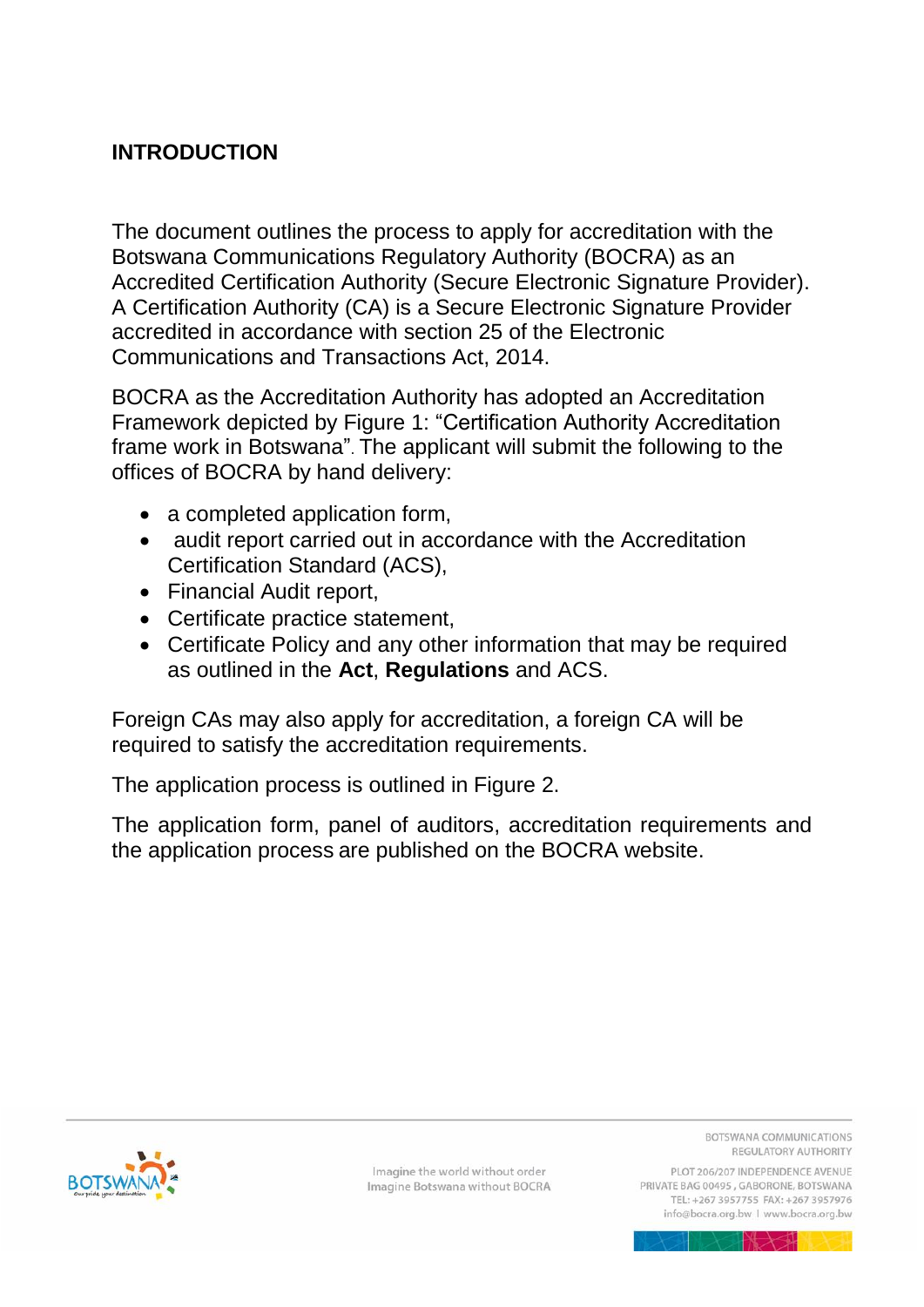### **ECT ACT and REGULATIONS FOREIGN CERTIFICATION**  Licensed CA management  **BOCRA** Legal and policy issues  **AUTHORITY** Foreign Develop Technical **ACCREDITATION Recognition Standards AUTHORITY**  Issue Accreditation **Certificate CERTIFICATION CERTIFICATION AUTHORITY AUTHORITY** Appoint Registration Authorities **REGISTRATION REGISTRATION AUTHORITY AUTHORITY End-Entities** Figure 1.

#### **1. Certification Authority Accreditation Framework in Botswana**



Imagine the world without order Imagine Botswana without BOCRA BOTSWANA COMMUNICATIONS REGULATORY AUTHORITY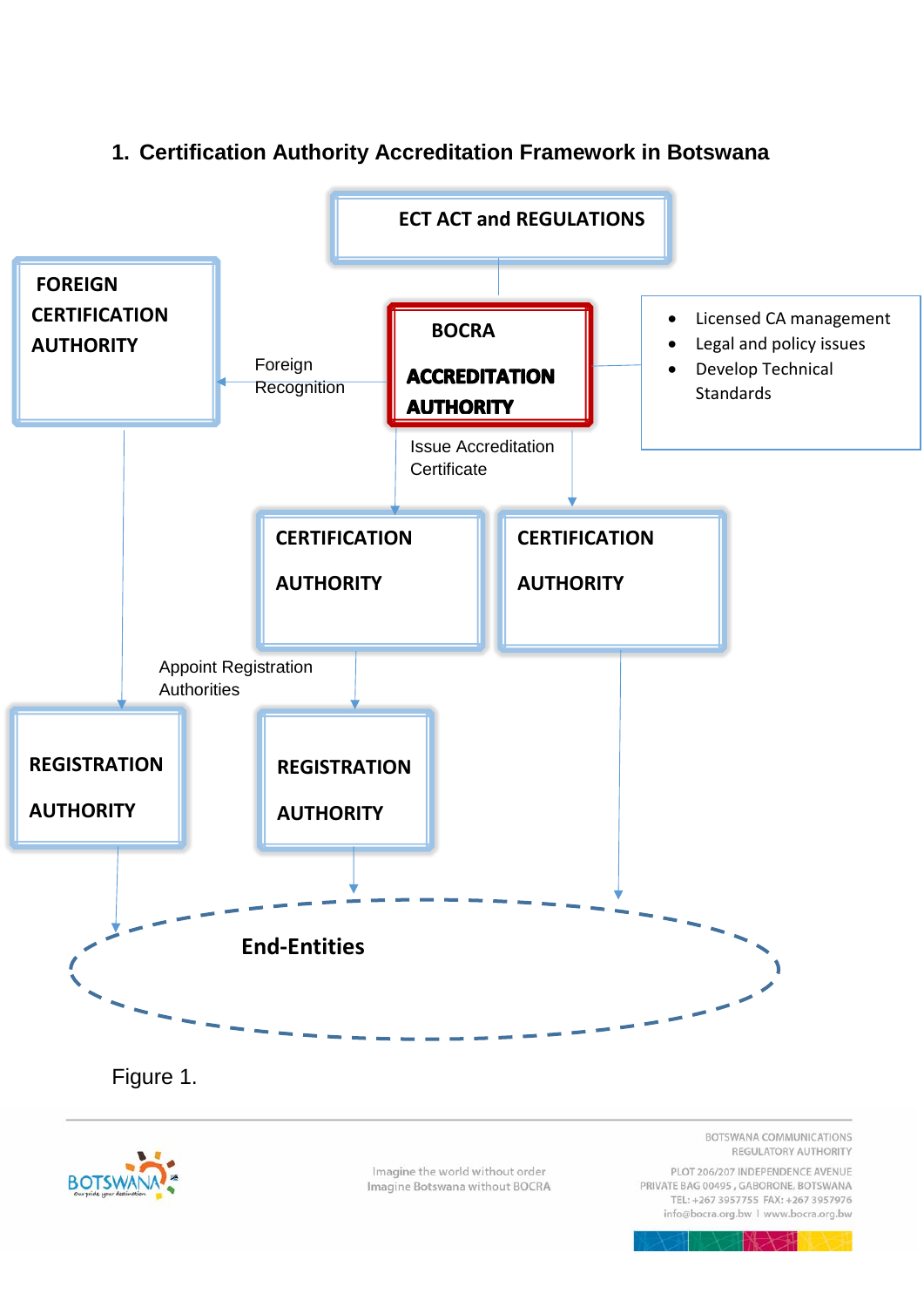#### **Accreditation authority**

BOCRA serves as the Accreditation Authority. The Authority is responsible for the accreditation and management of CAs within the Republic of Botswana.

#### **Certification authority (CA)**

A certification authority (CA) is an entity that may issue and/or sign public-key certificates (electronic signatures) for other entities. A publickey certificate is a digital document that binds a public key to the identity of the subject of the public-key certificate. CA certifies that the information within the public-key certificate is reliable with some degree of certainty depending on the conditions under which the public-key certificate was issued.

The degree of checking by CA of the information provided in the publickey certificate and the level of trust in CA determine the level of confidence in the public-key certificate.

#### **Registration authority**

Some of the responsibilities of CA may be delegated to a registration authority, which may or may not be under the same management as CA. A registration authority is responsible for validating the information to be included in a public-key certificate. As an example, a registration authority may check that the entity that is subject for the public-key certificate is entitled to use the suggested name and that the suggested name uniquely identifies the subject.

#### **End-entities**

An end-entity is an entity to which a public-key certificate may be issued and this is called an end-entity public-key certificate. An end-entity is not permitted to issue public-key certificates to other entities.



Imagine the world without order Imagine Botswana without BOCRA BOTSWANA COMMUNICATIONS REGULATORY AUTHORITY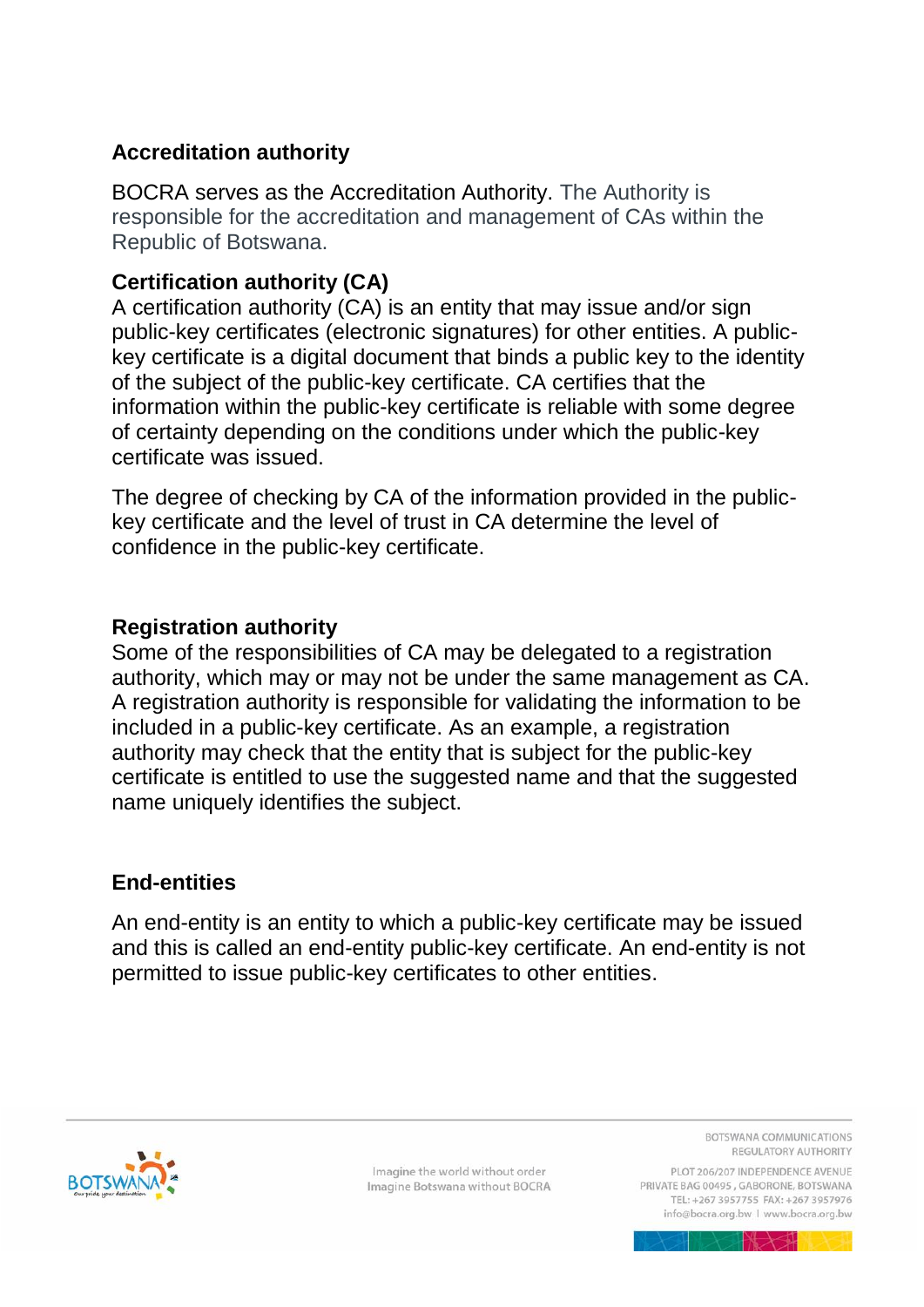#### 2. Application Process Flow Diagram





Imagine the world without order Imagine Botswana without BOCRA BOTSWANA COMMUNICATIONS REGULATORY AUTHORITY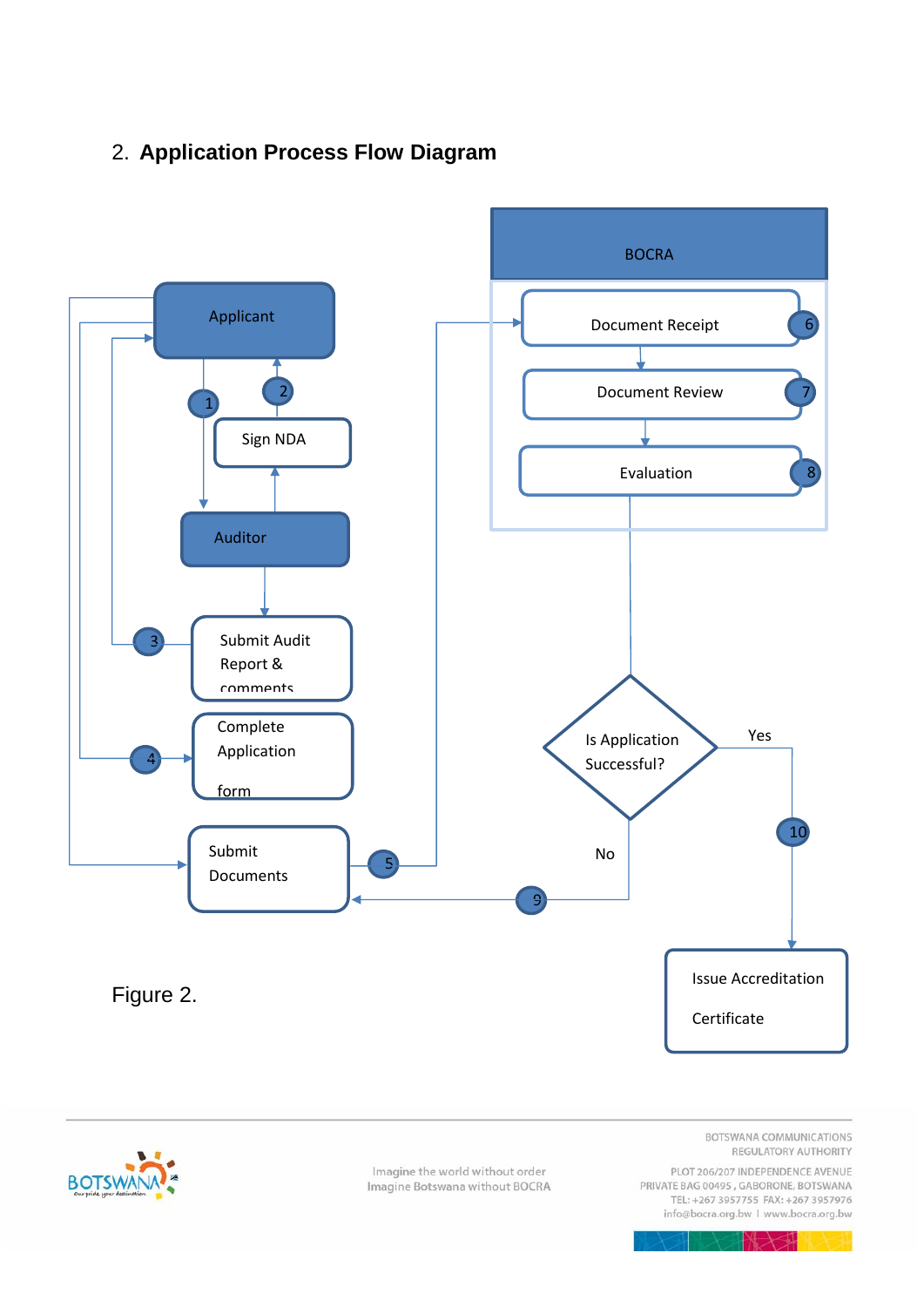#### 3. **Accreditation Process**

- 3.1. BOCRA has appointed a panel of auditors who can perform an independent audit of the applicant's security, technology and procedures according to the ACS standard and checklist.
- 3.2. Any applicant who wishes to operate as a Certification Authority in Botswana will download and complete the application form from the BOCRA website. The applicant will select an auditor from the panel of auditors appointed by BOCRA to do an audit of the applicant's security, technology and procedures according to the ACS standard and checklist.
- 3.3. The applicant is responsible for the payment of the audit fee as stipulated by the auditor.
- 3.4. The auditor will sign a non-disclosure agreement (NDA) concerning the confidentiality of the applicant's business with the applicant, but the agreement must acknowledge the auditor's responsibility to report fully to BOCRA.

The audit performed by the auditor should establish:

- If the applicant complies with all the legal requirements in the ECT Act and Regulations.
- If the applicant fully complies with the ACS standard and checklist and
- If the applicant's operations comply with its Certificate Practice Statement(CPS) and Certificate Policy
- 3.5. On completion of the audit, the audit report and any comments or actions will be given to the applicant. A sealed copy of the audit report and comments will also be given to the applicant for submission to BOCRA.
- 3.6. The audit will be done once during application and annually for the period of the license.
- 3.7. BOCRA will check the application and the other information submitted for completeness. If all information required was received BOCRA will inform the applicant (by registered mail) that the application was complete and that the evaluation will commence.
- 3.8. If the application or the information received was not complete, BOCRA will inform the applicant (by registered mail) of the fact



Imagine the world without order Imagine Botswana without BOCRA BOTSWANA COMMUNICATIONS REGULATORY AUTHORITY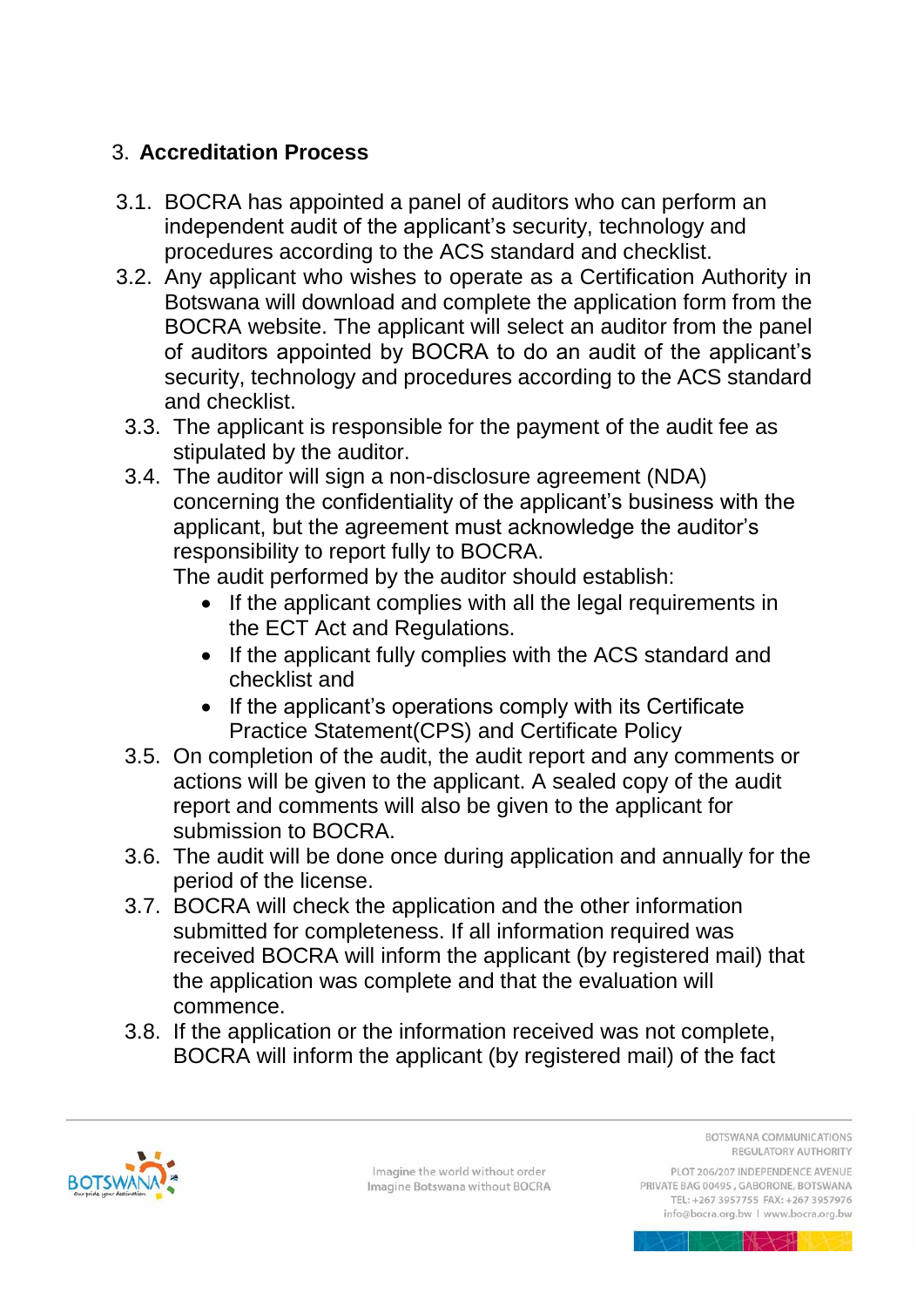that the application was incomplete. BOCRA will also provide details of incomplete or missing information.

- 3.9. BOCRA will evaluate the application and produce an evaluation report with a final accreditation decision. BOCRA will then either:
	- issue a certificate valid for 2 years to allow the applicant to operate
	- inform the applicant by letter (sent by registered mail) that the application was unsuccessful, providing reasons for the decision.
- 3.10. The letter will refer to the applicant's rights to make representations within 30 days if it wants to remedy the circumstances that lead to BOCRA's decision and apply for reevaluation. If the application was unsuccessful, BOCRA will grant 30 days for the applicant to comply.
- 3.11. If the application was successful, the name of the applicant, its details and the date of its accreditation will be published in the BOCRA website.



.

Imagine the world without order Imagine Botswana without BOCRA BOTSWANA COMMUNICATIONS REGULATORY AUTHORITY